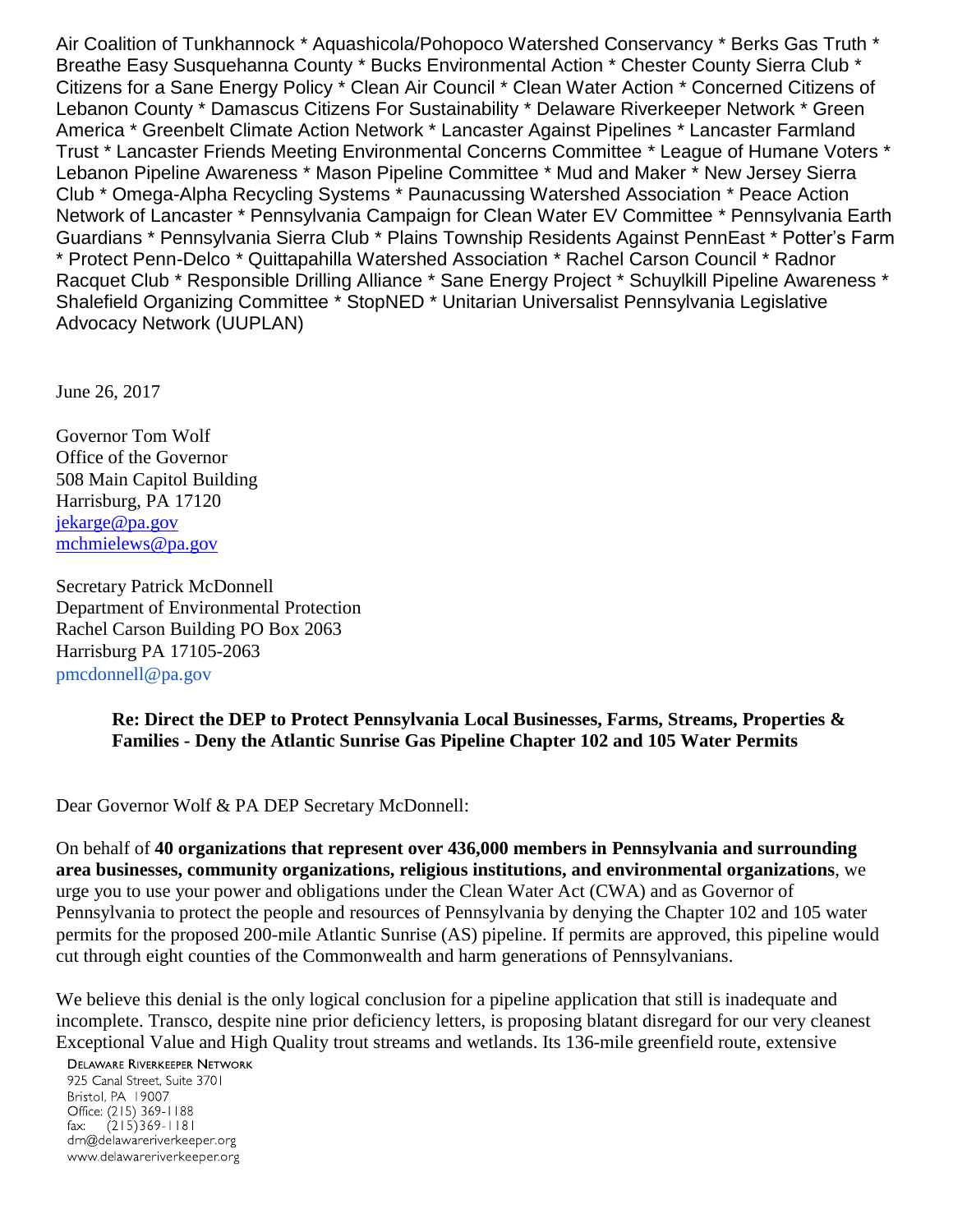blasting and clear-cutting through sensitive farmland and forests, limestone karst, and communities is unacceptable.

Reasons these permits should be denied are solidly grounded by requirements of the CWA and Pennsylvania's Constitution that warrants the right of every Pennsylvanian to have a clean and healthy environment to thrive, and which is DEP's duty to uphold. In addition, larger cumulative and expansive economic and long-term sustained harms will come to Pennsylvania families if you allow this pipeline to be built. **The power is in your hands – we urge you to deny the permits based on the continued deficiencies and not allow the Atlantic Surnise pipeline to be built.** Below is just a sampling of some key reasons this denial is well justified and supported by science:

- The Atlantic Sunrise pipeline would clear cut its way through eight Pennsylvania counties, impacting 2,200 acres of land during construction and permanently affecting 1,100 acres in permanent right-ofways. There would be hundreds of crossings of wetlands and water bodies.
- The pipeline would affect 45,000 residents and 19,000 homes in the evacuation hazard zone. The new pipeline would supply gas to international exports out of Maryland and gas plants in North Carolina and Florida.
- A report by Key-Log Economics<sup>1</sup> on the proposed Atlantic Sunrise pipeline details true costs of the Atlantic-Sunrise pipeline – costs that include the effects of the pipeline on property value, the diminished value of ecosystem services, economic damages associated with increases in greenhouse gas emissions, and public health costs due to the release of toxins and smog-forming pollutants. **The report estimates the pipeline's total costs to the environment at between \$21.3 and \$91.6 billion.**
- The lost value and benefits Pennsylvania would lose from this pipeline in food production, water supply, air quality, erosion control, biological diversity, soil fertility and waste treatment is estimated to be \$6.2 to \$22.7 million, while annual costs for this diminished ecosystem would be approximately \$2.9 to \$11.4 million per year.
- Your own 48-person PA Pipeline Taskforce concluded better planning and **cumulative build out analysis of fracking infrastructure is needed**: "Pennsylvania will see as many as 30,000 miles of new pipeline built over the next 20 years to take … gas resources of the Marcellus and Utica Shales to market," the former DEP Secretary Quigley stated. "… the industry will add 20,000-25,000 miles of gathering lines, and an additional 4,000 to 5,000 miles of interstate pipelines will be built over the next 20 years." There are over 10,323 unconventional gas wells permitted (as of March 2017). From January 1, 2000 to February, 7 2017 DEP logged 6,522 O&G violations within the Susquehanna River Basin<sup>2</sup>.
- The Federal Energy Regulatory Commission (FERC), which certified the AS pipeline prematurely and without complete environment and economic information with its rubber stamp to allow eminent domain proceedings for private gain, is a rogue federal agency beholden only to the pipeline companies that fund it. DEP must uphold our state rights to clean air and clean water to hold this federal agency in  $check<sup>3</sup>$ .

 $\overline{a}$ <sup>1</sup> Key Log Report, FERC's Approval of Atlantic Sunrise Based on an Incomplete Picture of Economic Impacts, March 2017.

<sup>&</sup>lt;sup>2</sup> Fracktracker Alliance, Susquehanna River Basin Impacts Project, https://www.fractracker.org/projects/susquehanna-river-basin-impacts-project/ <sup>3</sup> FERC Dossier, submitted to Congress by over 200 organizations representing 26 states, May 2017.

<http://www.delawareriverkeeper.org/search/term/Dossier>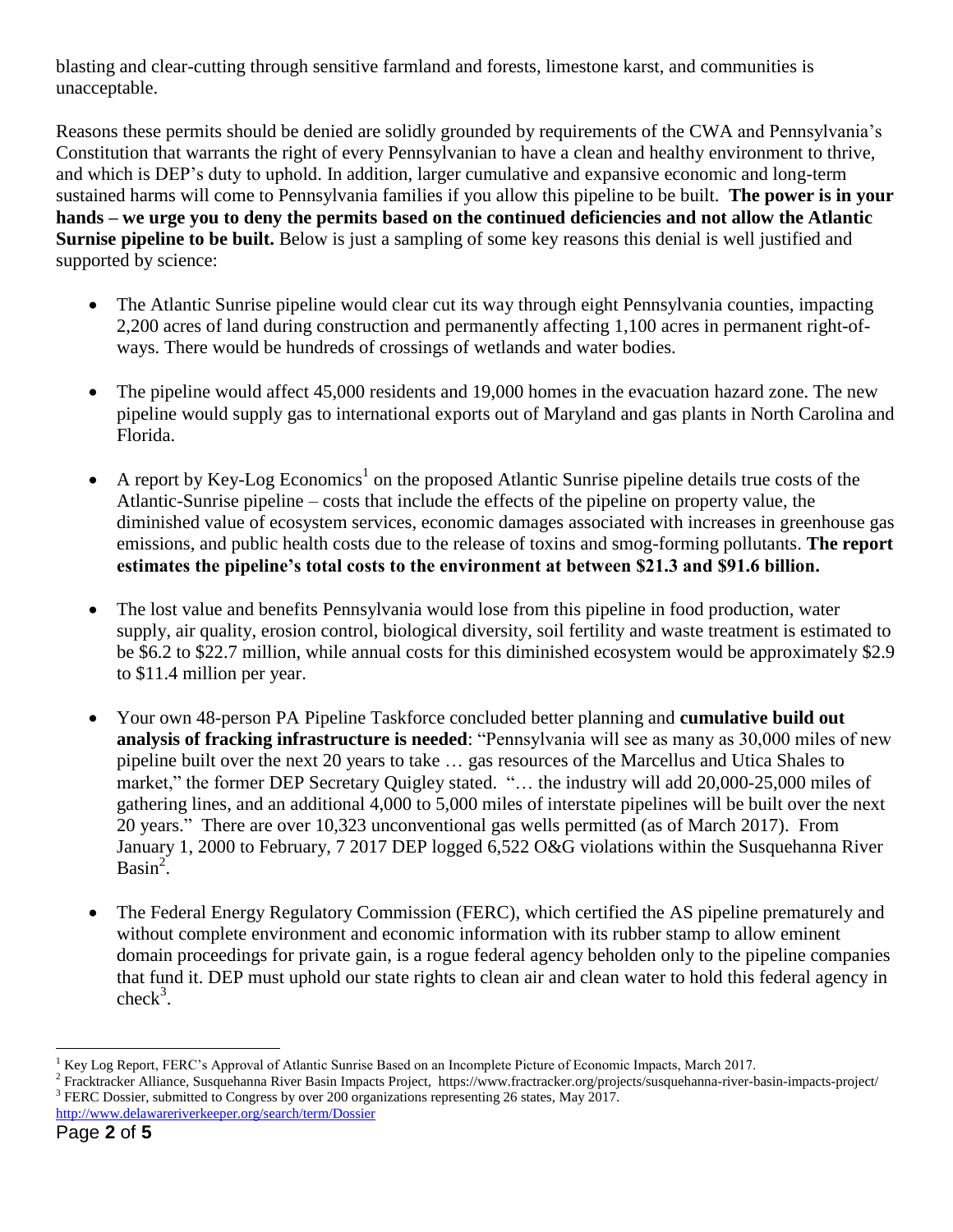- With limited PADEP staff and proposed budget cuts, the PADEP cannot effectively, nor adequately, regulate this pipeline for the life of the project. General Fund support for DEP programs dropped from \$245.6 million in 2003 to \$148.8 million in  $2016 - a$  40 percent drop – and is significantly below 1994 levels – \$165.6 million. In FY 2017-18, General Fund support would increase slightly to \$152 million. These drops, despite the increase in Marcellus shale exploitation, are not protective of our Pennsylvania rights to clean water and a healthy environment. DEP's Safe Drinking Water, Air Quality, Surface Coal Mine Regulation, Chesapeake Bay, Drinking Water and Clean Water State Revolving Fund and other programs have all been warned they lack sufficient staff resources to enforce minimum federal standards required by primacy and DEP.
- There are more than 685 peer-reviewed studies indicating harm from gas drilling. According to Physicians for Safe Energy (PSE), 72% of these research studies on water quality indicate potential, positive association, or actual incidence of water contamination; and 95% of all original research studies on air quality indicate elevated concentrations of air pollutants<sup>4</sup>. Air pollution already is ailing on many levels, with about 10.8% of Pennsylvania children and 9.8% of adults having asthma, causing harm and increased public health costs.<sup>5</sup> Many of these studies are focused on Pennsylvania and have been the basis of Maryland passing a ban on fracking, New York passing a ban on fracking, and the Delaware River Basin Commission holding to a 6-year moratorium on gas drilling, with thousands speaking out for a permanent ban to be implemented.
- As the globe continues to realize climate change impacts, phasing out fossil fuel investments is the only logical sustainable path forward. Renewable jobs are already far outpacing fossil fuel jobs, and that is with a system that still largely favors fossil fuel interests through putting taxpayer money into the hands of the very profitable industry that is harming us and their workers. Natural gas is a harmful greenhouse gas, containing about 25 times as much global warming potential per pound  $CO<sub>2</sub>$  over a 100-year timeframe, and 86 times as much over a 20-year timeline. An October 2016 report by Synapse Energy Economics and EQ Research, "*Envisioning Pennsylvania's Energy Future, Powering the Commonwealth's Energy Needs with 100 Percent Renewables by 2050,*" outlines a clear path to zero emissions for Pennsylvania to switch to renewables. We have other clear and healthy paths forward for Pennsylvania that are possible and negate the need for shale gas drilling and pipelines.
- Financial stability of mid-stream pipeline companies continues to be tenuous.<sup>6</sup>
	- An expert report<sup>7</sup> shines the light on habits, such as overbuilding of the pipeline industry, that need to be considered. The report finds:*"Existing natural gas pipeline capacity is going underutilized, even as companies propose new pipelines. A 2015 report by the Dept. of Energy found that from 1998 to 2013, existing pipelines in the U.S. had an average capacity utilization of 54%".*
	- *"Southwestern Energy, based in the Fayetteville shale of Arkansas and in Appalachia, predicts overbuilt pipeline capacity by 2018. And vice president for Marketing and Midstream Operations for Range Resources, one of the largest Appalachian shale drillers, has stated that*

 $\overline{a}$ 

<sup>&</sup>lt;sup>4</sup> Physicians, Scientists and Engineers for Healthy Energy. [https://www.psehealthyenergy.org/our-work/publications/archive/the-science-on-shale](https://www.psehealthyenergy.org/our-work/publications/archive/the-science-on-shale-gas-development/)[gas-development/.](https://www.psehealthyenergy.org/our-work/publications/archive/the-science-on-shale-gas-development/)

 $5$  Centers for Disease Control and Prevention, "Adult Self-Reported Current Asthma Prevalence Rate (Percent) and Prevalence (Number) by State or Territory, BRFSS 2014," available at<http://www.cdc.gov/asthma/brfss/2014/tableC1.htm> (last accessed January 2017).

<sup>&</sup>lt;sup>6</sup> Six directors and the Williams Chair resigning from the Williams company[, http://www.reuters.com/article/us-williams-board-idUSKCN0ZG35S](http://www.reuters.com/article/us-williams-board-idUSKCN0ZG35S) (June 30, 2016, Reuters).

<sup>7</sup> Cathy Kunkel and Tom Sanzillo, "Risks Associated with Natural Gas Pipeline Expansion in Appalachia," April 2016.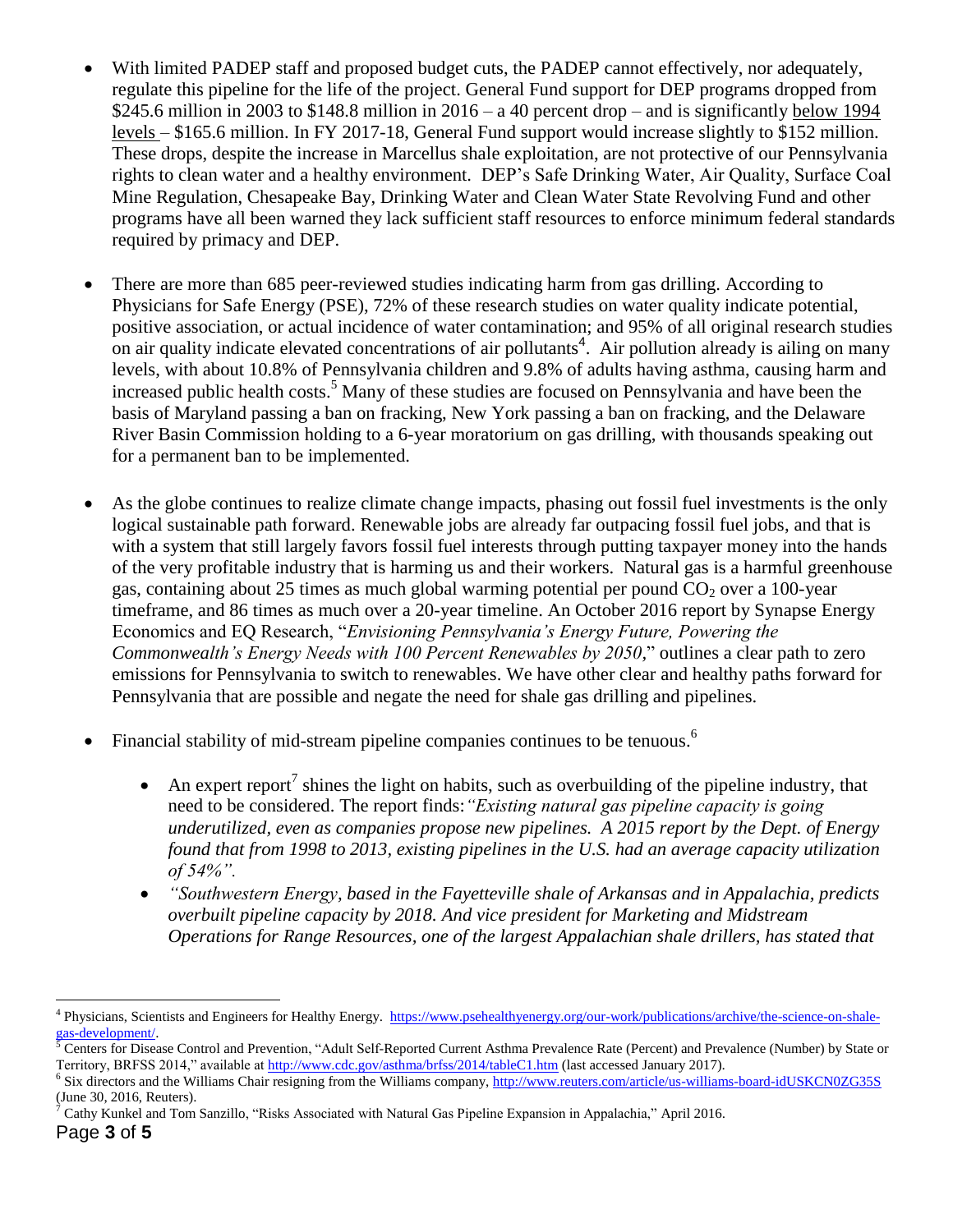*Range expects that "the Appalachian Basin's takeaway capacity will be largely overbuilt by the 2016-2017 timeframe."*

 *"Kelcy Warren, CEO of Energy Transfer Partners (ETP), says: "The pipeline business will overbuild until the end of time. I mean that's what competitive people do."* In a subsequent earnings call, he provided Barnett shale in Texas as an example: *"There is no question there are certain areas that are overbuilt. For example, we overbuilt in the Barnett shale. The production peaked and it's now down."* 

In addition, the overwhelming peer reviewed science indicating harm, expert reports, testimony from neighbors and Pennsylvanians already affected by pipelines, agency correspondences, investigative reports, and extensive public concern and comments need to be taken into account. For these reasons and the outlined impacts, the 40 organizations signed to this letter represented by over 436,000 members urge you to deny Transco's Chapter 105 and Chapter 102 state permits now.

By putting the brakes on these pipeline projects and cumulatively reviewing these projects, you have the authority and power to choose to protect Pennsylvania residents and the environment for decades to come. We urge you to use your power and mission to do just that – for the benefit of all of us here in Pennsylvania who call it home.

Sincerely,

Page **4** of **5** Audrey Gozdiskowski, Air Coalition of Tunkhannock Jim Vogt, Aquashicola/Pohopoco Watershed Conservancy Karen Feridun, Berks Gas Truth Rebecca Roter, Breathe Easy Susquehanna County Sharon A. Furlong, Bucks Environmental Action Bernard Greenberg, Chester County Sierra Club Deborah W. Andrew & Walter Cudnohufsky, Citizens for a Sane Energy Policy Joseph Otis Minott, Esq. & Deirdre Lally, Clean Air Council Myron Arnowitt, Clean Water Action Pam Bishop & Doug Lorenzen, Concerned Citizens of Lebanon County B. Arrindell, Damascus Citizens For Sustainability Maya van Rossum, Delaware Riverkeeper Network Todd Larsen, Green America Lore Lyon Rosenthal, Greenbelt Climate Action Network Malinda Clatterbuck, Tim Spiese, & Eva Telesco, Lancaster Against Pipelines Karen Martynick, Lancaster Farmland Trust Edward Shane, Lancaster Friends Meeting Environmental Concerns Committee Carol Rivielle, League of Humane Voters Ann Pinca, Lebanon Pipeline Awareness Kathy Chapman, Mason Pipeline Committee Stephanie Premich, Mud and Maker Jeff Tittel, New Jersey Sierra Club Bob Hamburg, Omega-Alpha Recycling Systems William Tinsman, Paunacussing Watershed Association Brad Wolf, Peace Action Network of Lancaster Faith Zerbe, Pennsylvania Campaign for Clean Water EV Committee